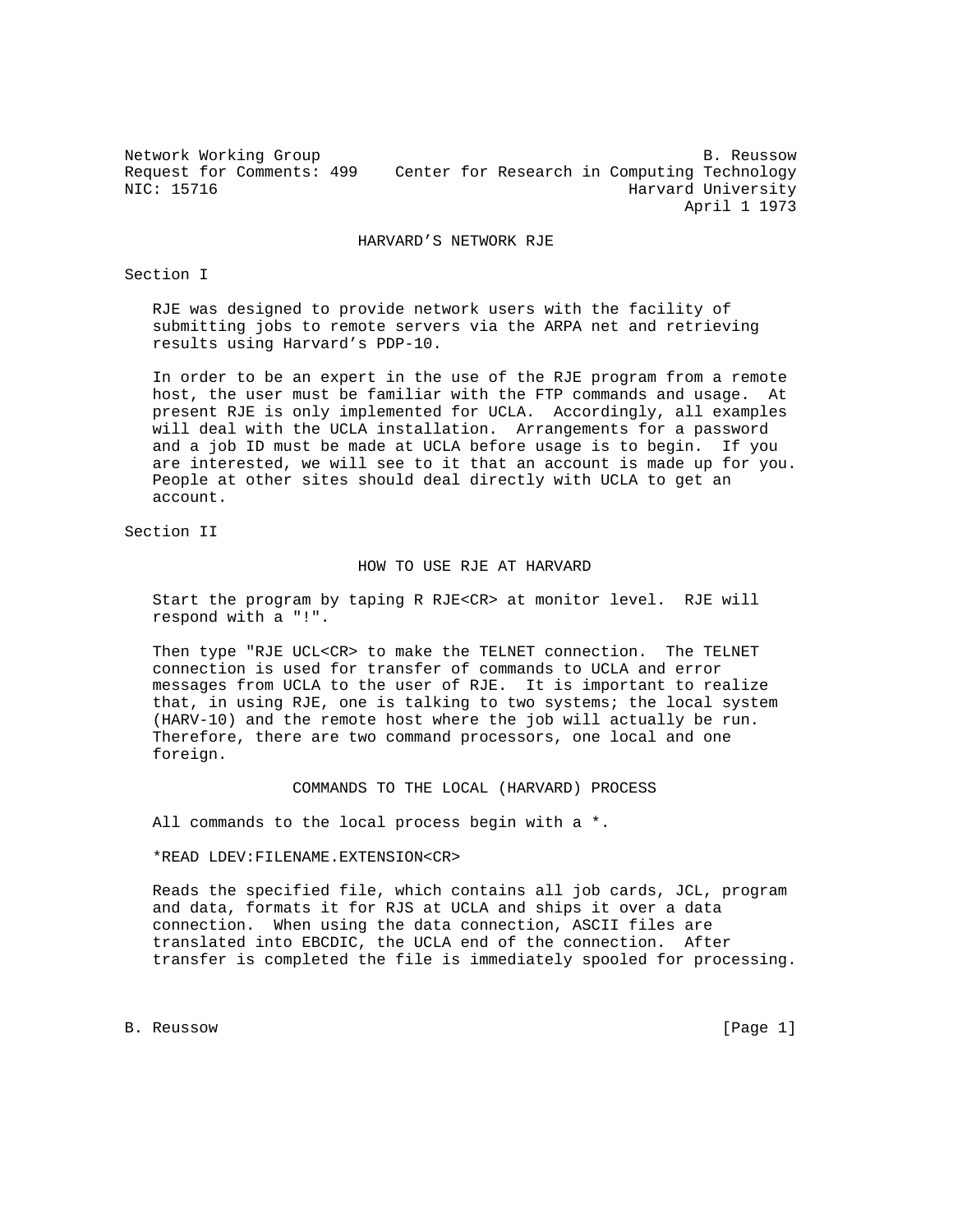\*PRINT LDEV:FILENAME.EXTENSION<CR>

 Gets the next print file from UCLA's 91 and reformats the print file for a PDP-10 line printer. Write the file to the user's specified logical device with the specified FILENAME.EXTENSION. FILENAME is up to 6 characters in length and EXTENSION is up to 3 characters in length.

\*QUIT<CR>

Tear down all connections used by RJE and return to monitor level.

 COMMANDS TO THE REMOTE PROCESS (UCLA RJS COMMANDS)

 Commands to the remote process have no special character preceding a command. For a explanation of the command arguments, ask Terry Sack for the document named, RJS OPERATOR COMMANDS FOR REMOTE TERMINALS.

 Terminal Control and Information Command -------- ------- --- ----------- -------

 SIGNON First command of a session identifies VRBT (virtual remote batch terminal) by giving its terminal ID. For UCLA, Harvard's terminal ID is NETHARV.

- SIGNOFF Last command of a session; RJS waits for any data transfer in progress to complete and then closes all connections.
- STATUS Outputs on the local user's terminal a complete list, or a summary, of all jobs in the system for this VRBT, with an indication of their progressing status in the Model 91.
- ALERT Outputs on the user's terminal any special "Alert" message from the CCN computer operator. The Alert message is also automatically sent when the user does a SIGNON, or whenever the message changes.
- MSG Sends a message to CCN computer operator or to any other RJS terminal (real or virtual). A message from the computer operator or another RJS terminal will automatically appear on the user's terminal.

B. Reussow [Page 2]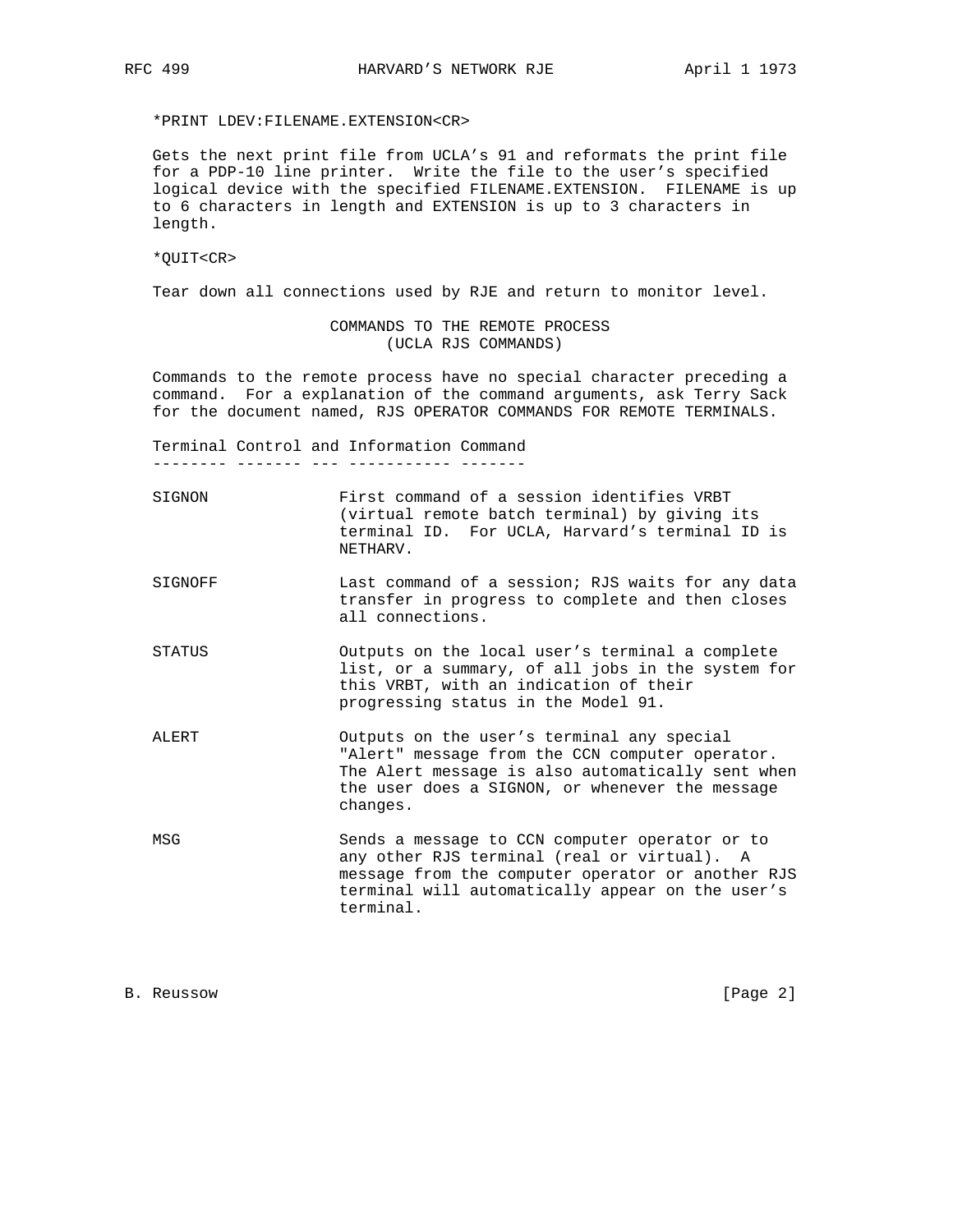Job Control and Routing Commands --- ------- --- ------- --------

 Under CCN's job management system, the default destination for output is the input source. Thus, a job submitted under a given VRET will be returned to that VRBT (i.e., the same terminal ID), unless the user's JCL overrides the default destination.

 RJS places print and punch output destined for a particular remote terminal into either an Active Queue or a Deferred Queue. When the user opens his print or punch output channel (via the \*PRINT command of RJE), RJS immediately starts sending job output from the Active Queue, and continues until this queue is empty. Job output in the Deferred Queue, on the other hand, must be called for by job name (via a RESET command from the remote operator) before RJS will send it. The Active/Deferred choice for output from a job is determined by the deferral status of the VRBT when the job is entered; the deferral status, which is set to the Active option when the user signs on, may be changed by the SET command.

| SET | Allows the remote user to change certain       |  |  |  |  |  |
|-----|------------------------------------------------|--|--|--|--|--|
|     | properties of his VRBT for the duration of the |  |  |  |  |  |
|     | current session                                |  |  |  |  |  |

 (a) May change the default output destination to be another (real or virtual) RJS terminal or the central facility.

(b) May change the deferral status of the VRBT.

- DEFER Moves the print and punch output for a specified job or set of jobs from the Active Queue to the Deferred Queue. If the job's output is in process of being transmitted over a channel, RJS aborts the channel and saves the current output location before moving the job to the Deferred Queue. A subsequent RESET command will return it to the Active Queue with an implied Backspace (BSP).
- RESET Moves specified job(s) from Deferred to Active Queue so they may be sent to user. A specific list of job names or all jobs can be moved with one RESET command.

B. Reussow [Page 3]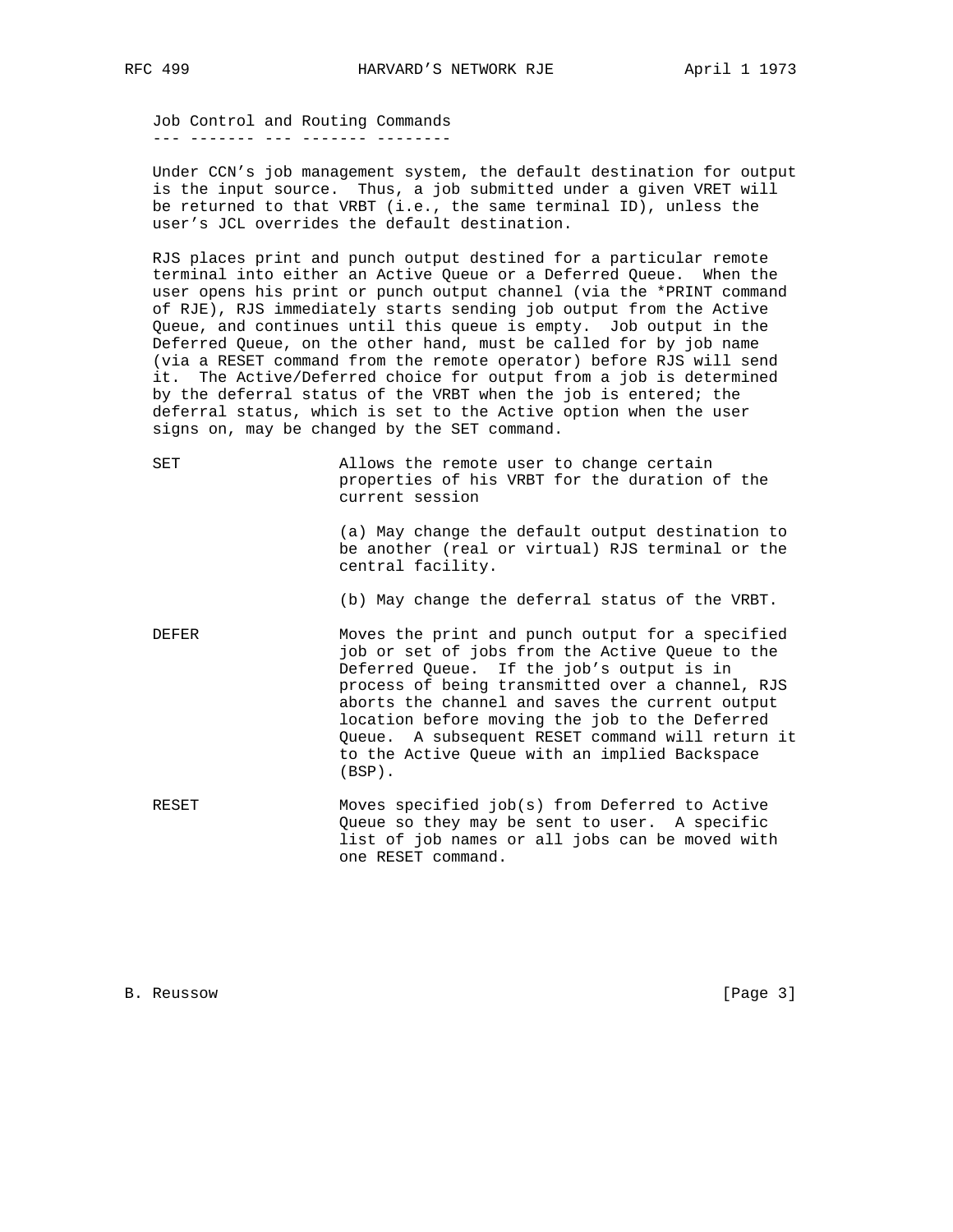ROUTE Re-routes output of specified jobs (or all jobs) waiting in the Active and Deferred Queues for this VRBT. The new destination may be any other RJS terminal or the central facility.

 ABORT Cancels a job which was successfully submitted and awaiting execution or is currently executing in the Model 91. If the cancelled job was in execution, all output it produced will be returned.

Output Stream Control Commands

------ ------ ------- --------

 BSP (BACKSPACE) Backspaces output stream within current SYSOUT data set. Actual amount backspaced depends upon SYSOUT blocking but is typically equivalent to a page on the line printer.

 CAN (CANCEL) (a) On an output channel, CAN causes the rest of the output in the SYSOUT data set currently being transmitted to be omitted. Alternatively, may omit the rest of the SYSOUT data sets for the job currently being transmitted; however, the remaining system and accounting messages will be sent.

> (b) On an input channel, CAN causes RJS to ignore the job currently being read. However, the channel is not aborted as a result, and RJS will continue reading in jobs on the channel.

 (c) CAN can delete all SYSOUT data sets for specified job(s) waiting in Active or Deferred Queue.

 RST (RESTART) (a) Restarts a specified output stream at the beginning of the current SYSOUT data set or, optionally, at the beginning of the job.

> (b) Marks as restarted specified job(s) whose transmission was earlier interrupted by system failure or user action (e.g., DEFER command or aborting the channel). When RJS transmits these jobs again, it will start at the beginning of the partially transmitted SYSOUT data set or, optionally, at the beginning of the job. This function may be applied to jobs in either the

B. Reussow [Page 4]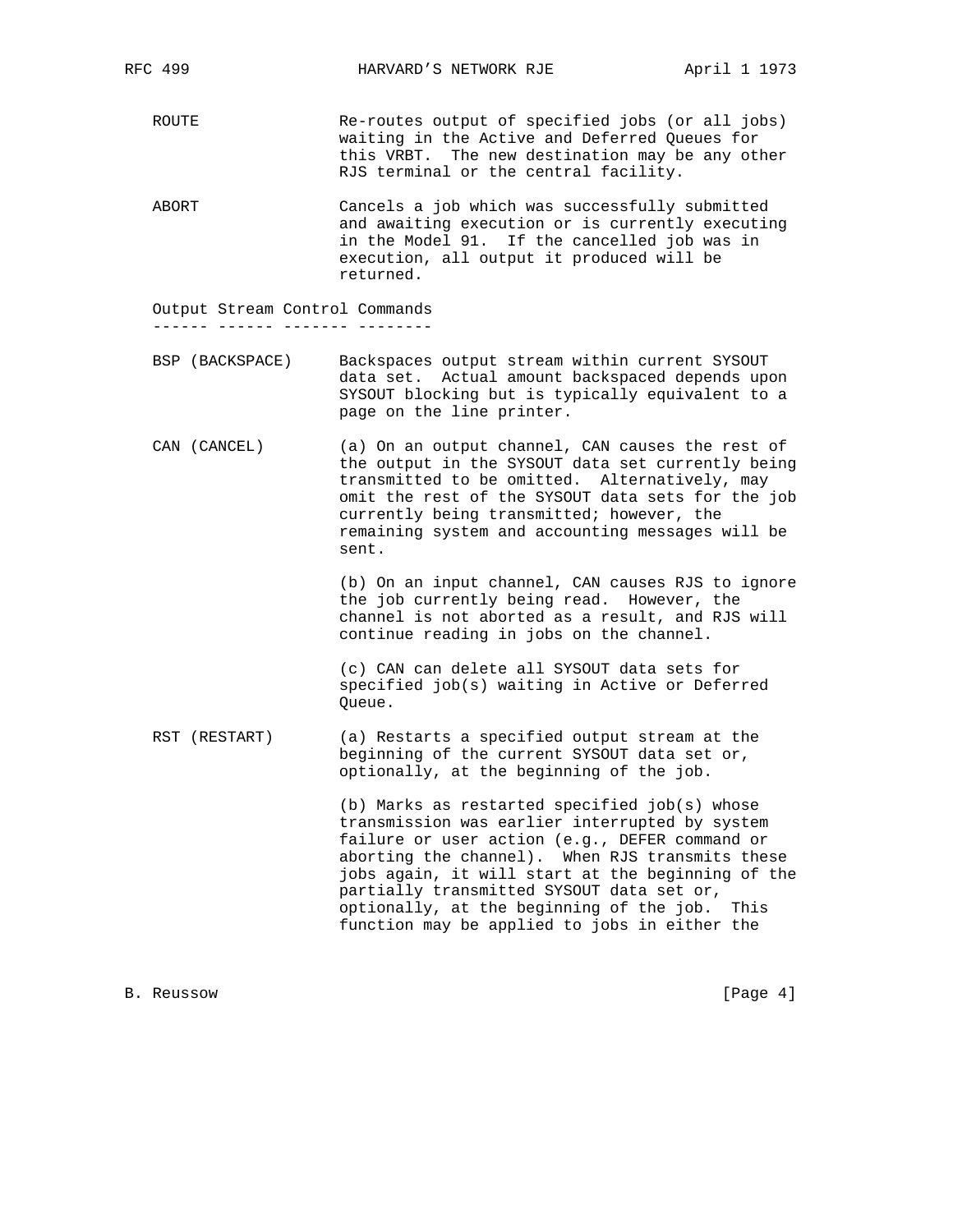Active or the Deferred Queue; however, if the job was in the Deferred Queue then RST also moves it to the Active Queue. If the job was never transmitted, RST has no effect other than this queue movement.

 REPEAT Sends additional copies of the output of specified jobs.

 EAM Echoes the card reader stream back in the printer or punch stream, or both.

Section III

## USE OF RJE FROM A REMOTE HOST

 To use RJE from a remote Host, make a TELNET connection to Harvard's 10 via your TELNET program. Login under one of Harvard's guest accounts: type LOGIN <CR>. LOGIN will prompt you with a #. When it does, type 62,# <CR>. Answer all questions that are asked.

## USING FTP TO TRANSFER FILES

Prompts:

- "\*" Prompt from FTP when no network connections are established.
- "!" Prompt when network connections are open.

 Type R FTP<CR>, then type 'Host host # or abbreviation' <CR> to set up a TELNET connection. The local FTP process will then type the foreign host's greeting message.

 If transferring files to or from other than a PDP-10, type the commands 'TYPE A' and 'BYTE 8', each followed by a carriage return.

 !USER 'Your project, programmer number'<CR> Tell the server who you are. The USR command should be the first command to FTP.

 !RETRIEVE FILENAME.EXTENSION <CR> Retrieve a file from the foreign host. After the message "transfer completed" has been typed, use the QUIT command.

!QUIT<CR>

 Break connections return to monitor level. After you have transfered your files consult Section II for the usage of RJE.

B. Reussow [Page 5]